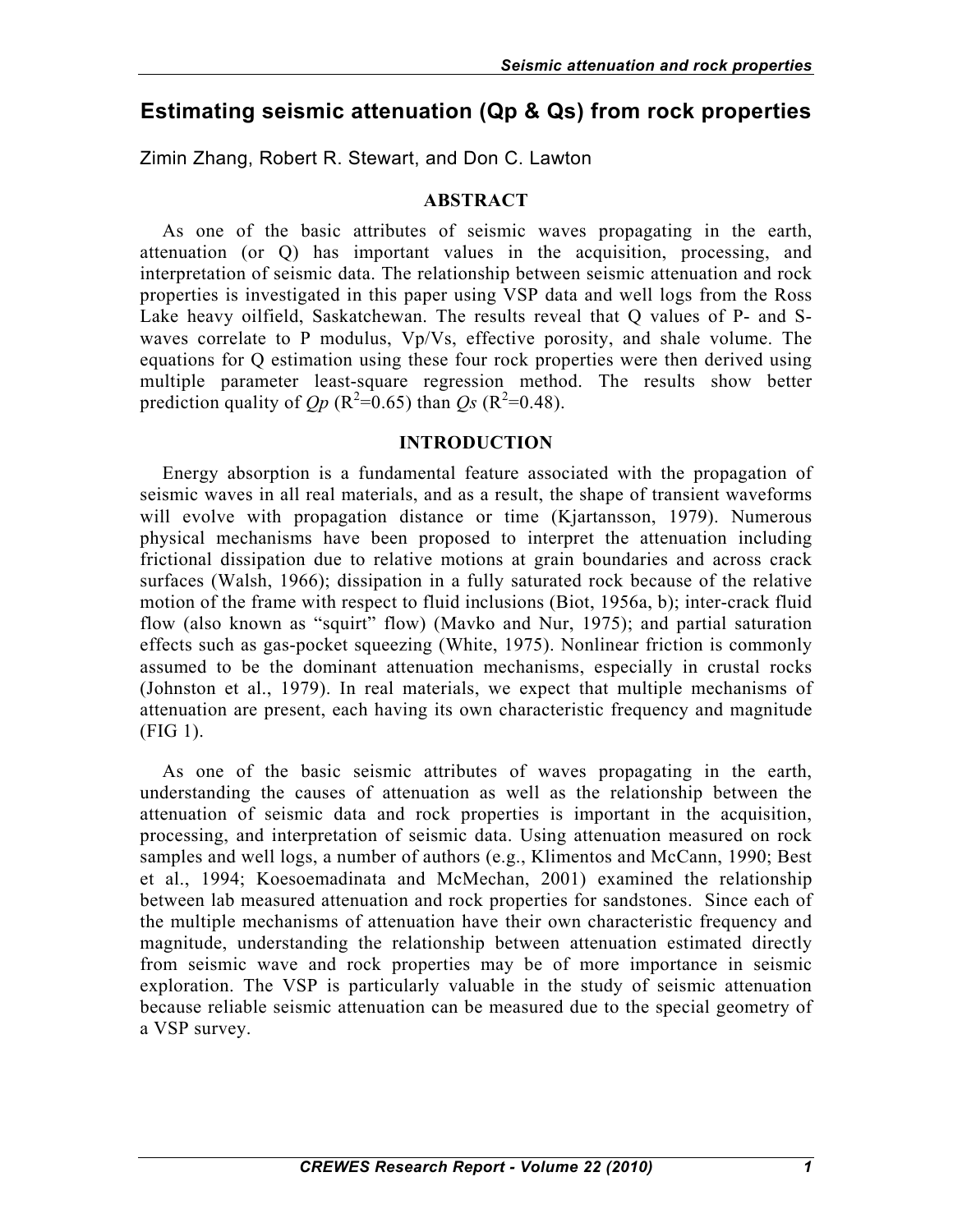

FIG 1. Superposition of multiple attenuation mechanisms (from Mavko, 2006). In real materials, multiple mechanisms of attenuation are present, each having its own characteristic frequency and magnitude (Mavko, 2006). The modulus M (green line) tends to increase with frequency in most rocks. The highest attenuation (the attenuation is plotted as blue line) tends to be in frequency range where M is increasing most rapidly. Three mechanisms of attenuation, thermoelastic, squirt flow, and Biot's relative motion of the frame with respect to fluid inclusions, are labeled at their corresponding characteristic frequencies.

#### **Previous study**

Utilizing the benefit of VSP geometry, the relationship between seismic attenuation (*Q*) and rock properties was studied in shale and sandstone using well logs and VSP data from well 11-25-13-17W3 at the Ross Lake heavy oilfield, Saskatchewan (Zhang and Stewart, 2007; 2008). In this study, attenuation characteristics of seismic data are expected to provide information helpful to seismic processing, seismic interpretation, and reservoir characterization. Seismic attenuation was derived from zero-offset VSP data. The rock properties were calculated from well logs. Since the attenuation derived from VSP data is in seismic frequency range, it is of more value in seismic exploration. The study results revealed that interval *Q* values from VSP data for the P wave and shear wave correlate interestingly with petrophysical variables. *Q* values increase with P- and S-velocities and decrease with Vp/Vs and porosity. Shaly sandstone shows more attenuation than pure shale and sandstone.

### **ESTIMATING** *Q* **VALUES FROM ROCK PROPERTIES**

Since there are correlations between the *Q* values and the rock properties, an empirical equation can be used to approximately calculate *Q* values from rock properties. Assuming a linear relationship between the *Q* values and the rock properties in the studied well, each single rock property is used to predict the *Q* value using least-square regression method (Appendix). The purpose is to see which rock property is the most relevant for *Q* estimation. FIG 2 shows the fit between the actual *Q* values and predicted *Q* values from Vp, Vs, P modulus, shear modulus, Vp/Vs, shale volume, effective porosity, and density. *Qp* correlates more with velocities and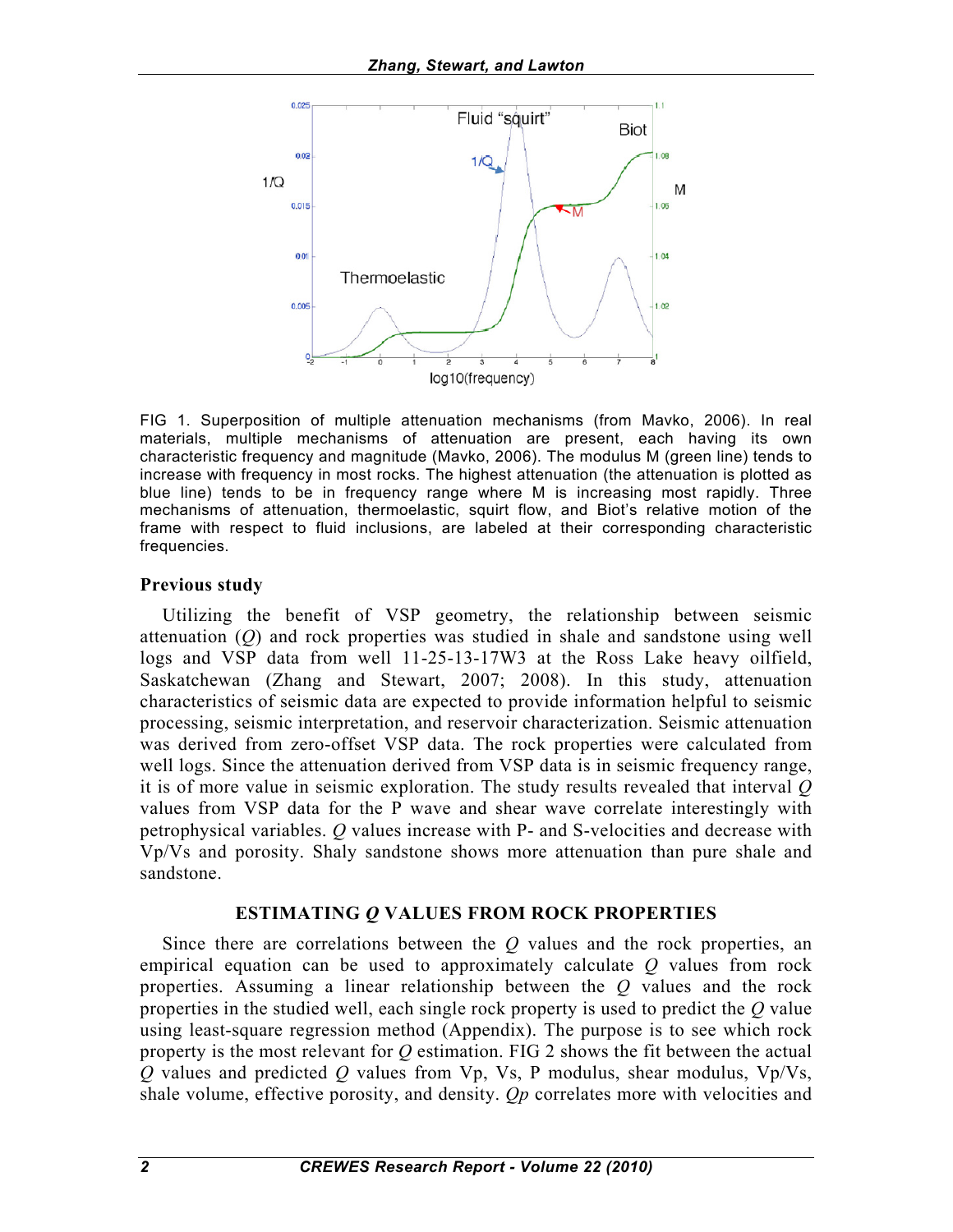Vp/Vs, while the *Qs* is influenced more by Vp/Vs and shale volume. Then leastsquare regression for multiple rock properties is also implemented. The results indicate that moduli are better than velocities for *Qp* prediction, while velocities are a little better for *Qs* prediction. To test the sensitivity of each rock property on the prediction accuracy, one rock property is excluded from the calculation each time. The results are shown as FIG 3 for both *Qp* and *Qs.* The prediction using all the testing rock properties is also displayed (the far right-end bar) for comparison. Compared with estimating *Q* value with one rock property, multiple rock properties yield better results (higher  $\mathbb{R}^2$  value). No exclusion of one rock property has much influence on the result for *Qp*. Relatively, density and shear moduli have the least influence. The *Qs* values seem to be affected more by shale volume and porosity.



FIG 2. Correlation between real Q values and the Q value from single rock property values. The prediction of Q value is from linear regression equation including only one rock property. The higher  $R^2$  value indicates higher correlation.

Based on this analysis, P modulus, Vp/Vs, effective porosity, and shale volume are chosen to build empirical equation for *Q* prediction using multiple parameter least-square regression method (**Appendix**). The equations for *Qp* and *Qs* are:

$$
Qp = 1.95 * M - 13.63 * \frac{vp}{vs} + 37 * \emptyset + 21 * Vsh + 28.6
$$
  

$$
Qs = 66.4 * M - 13.38 * \frac{vp}{vs} + 285 * \emptyset + 101 * Vsh - 210
$$
 (1)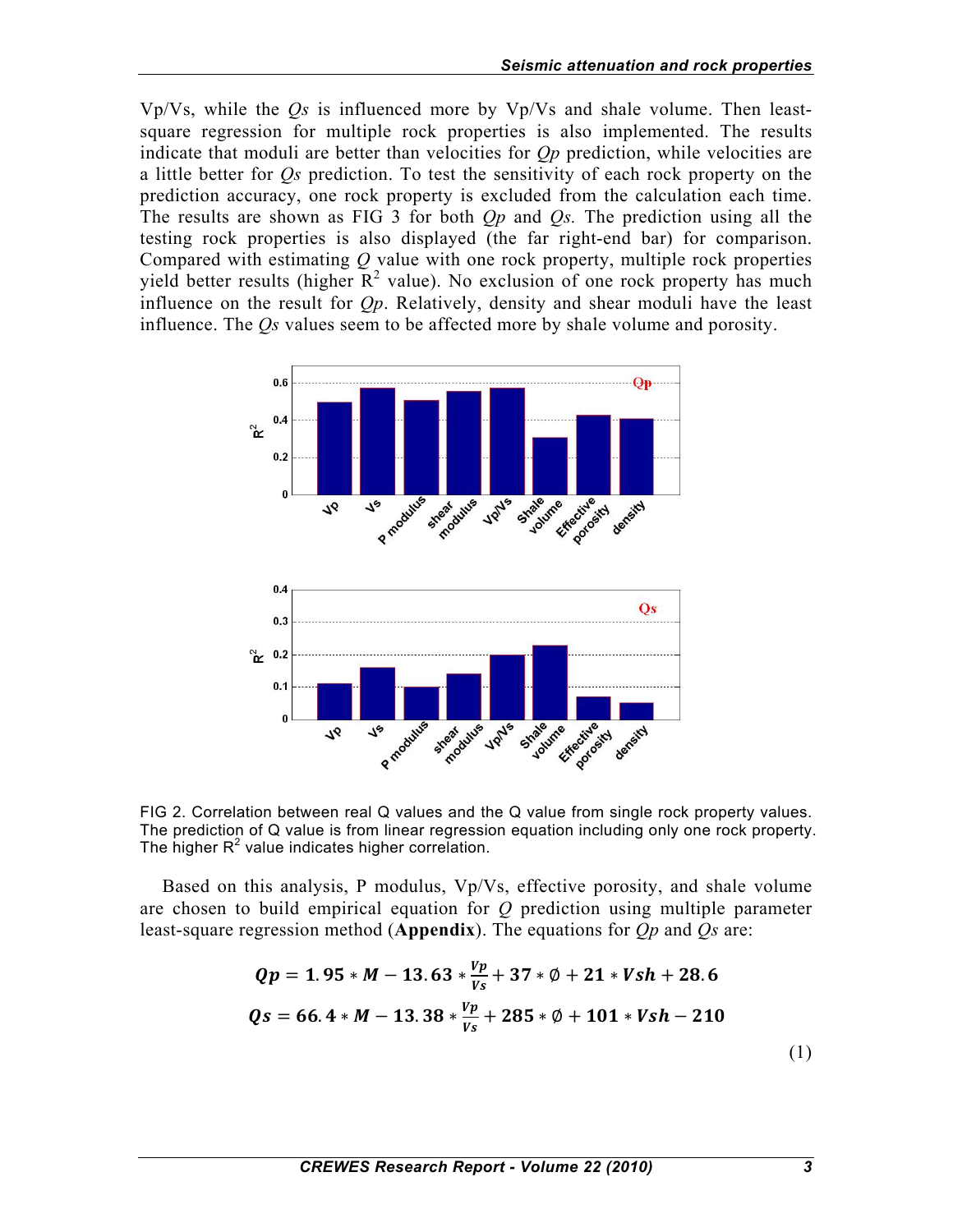where *M* is P wave modulus, unit: GPa; φ is effective porosity; *Vsh* is shale volume. The comparison between the real and predicted  $Q$  values using equation (1) is shown as FIG 4. It shows better prediction quality of  $\overline{Op}$  ( $\overline{R^2}$ =0.65) than  $\overline{Qs}$  ( $\overline{R^2}$ =0.48).



FIG 3. The influence of a single rock property value on prediction accuracy of Q value from rock properties. The prediction of Q value is from linear regression equation including all the rock properties listed at the bottom of each plot, except for the one right below the bar plot. "None" in the figure indicates that all the previous six values are used for linear regression calculation.



FIG 4. Comparison between real and predicted *Qp* and *Qs* values using equation (1).

### **CONCLUSIONS**

In this report, the relationship between seismic attenuation and rock properties was quantitatively investigated using the VSP data and well logs at Ross Lake heavy oilfield, Saskatchewan. The results reveal that Q values of P- and S-wave relate more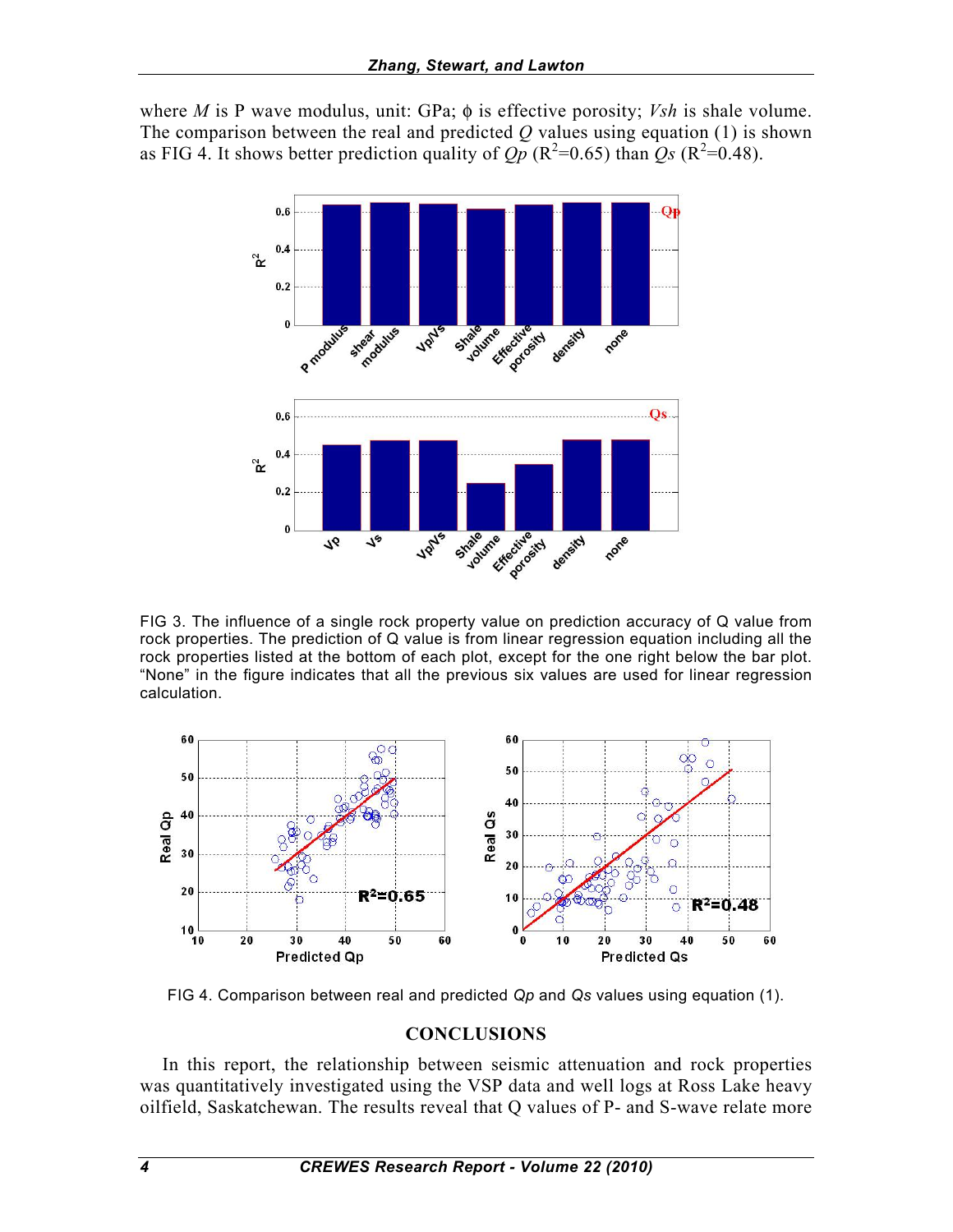to P modulus, Vp/Vs, effective porosity, and shale volume in the study area. The equations for Q estimation using these four rock properties were then derived using multiple parameter least-square regression method. The results show multiple rock properties have better prediction quality than a single rock property.

#### **ACKNOWLEDGEMENTS**

The support by the sponsors of the CREWES project is gratefully appreciated.

#### **REFERENCES**

- Best, A.l., McCann, C., and Sothcott, J., 1994, The relationships between the velocities, attenuations and petrophysical properties of reservoir sedimentary rocks: Geophysical Prospecting, **42**, l5l-l78.
- Biot, M.A., 1956a, Theory of elastic waves in a fluid-saturated porous solid: I. low-frequency range: Journal of the Acoustical Society of America, **28**, 168-178.
- Biot, M.A., 1956b, Theory of elastic waves in a fluid-saturated porous solid: I. higher frequency range: Journal of the Acoustical Society of America, **28**, 179-191.
- Johnston, D.H., Toksöz, M. N., and Timur, A., 1979, Attenuation of seismic waves in dry and saturated rocks: II. Mechanisms: Geophysics, **44**, 691-711.
- Klimentos T., and McCann C., 1990, Relationships among compressional wave attenuation, porosity, clay content and permeability in sandstones: Geophysics, **55**, 998-1014.
- Kjartansson, E., 1979, Constant Q wave propagation and attenuation: Journal of Geophysical Research, **84**, 4737-4748.
- Koesoemadinata, A. P., and McMechan, G. A., 2001, Empirical estimation of viscoelastic seismic parameters from petrophysical properties of sandstone: Geophysics, **66**, 1457-1470.
- Mavko, G. M., 2006, Introduction to Rock Physics course notes: Stanford University.
- Mavko, G.M., and Nur, A., 1975, Wave attenuation in partially saturated rocks: Geophysics, **44**, 161- 178.
- Walsh, J.B., 1966, Seismic wave attenuation in rock due to friction: Journal of Geophysical Research, **71**, 2591-2599.
- White, J.E., 1975, computed seismic speeds and attenuation in rocks with partial gas saturation: Geophysics, **40**, 224-232.
- Zhang, Z., and Stewart R.R, 2007, Seismic attenuation and rock property analysis in a heavy oilfield: Ross Lake, Saskatcehwan: CREWES Research Report, **19**.
- Zhang, Z., and Stewart R.R, 2008, Seismic attenuation and well log analysis in a heavy oilfield: 2008 SEG Annual Convention, Expanded Abstracts.